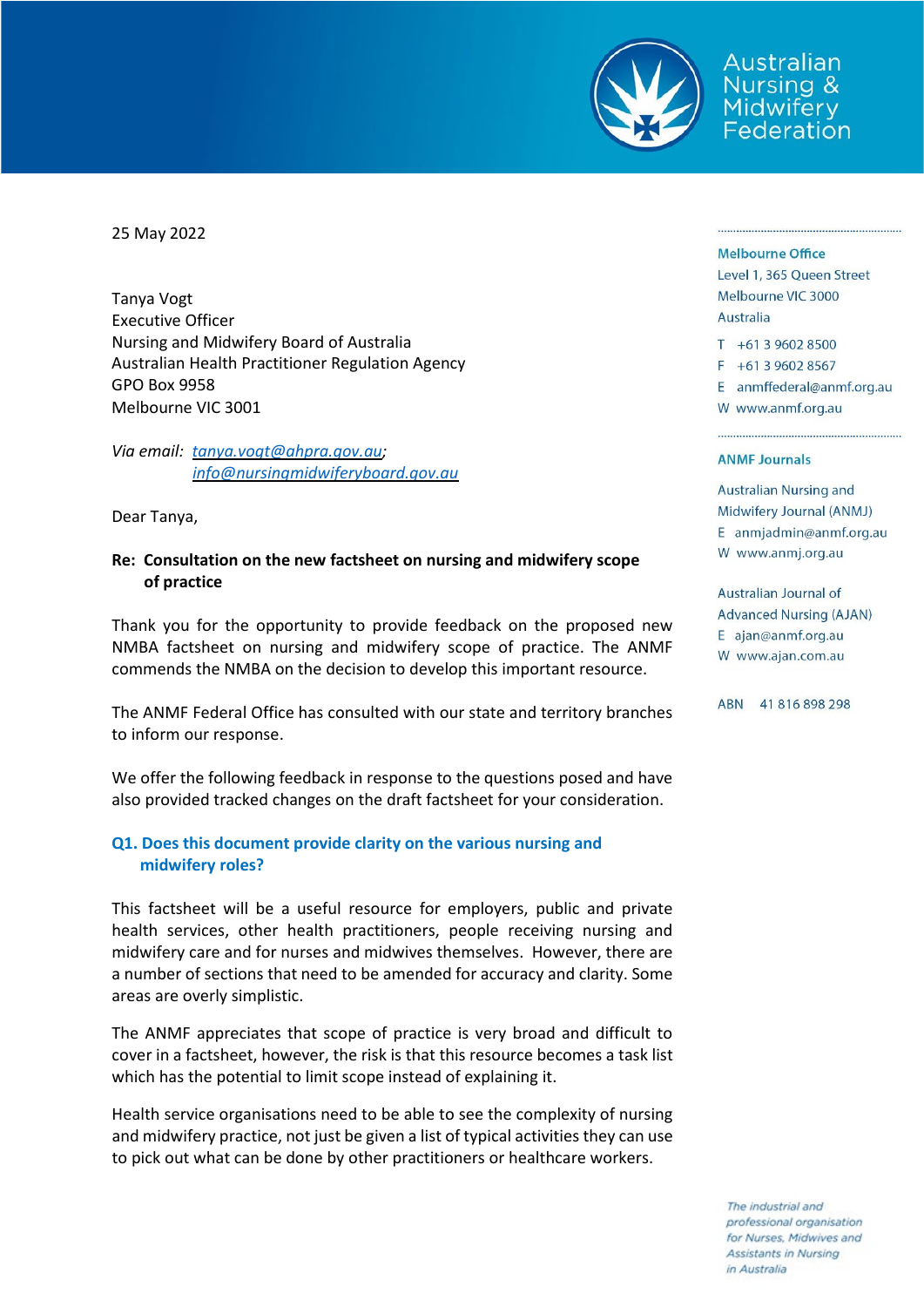

It may be better to use the relevant standards for practice, including examples against each standard and what that might mean for the nurse or midwife. This would also assist both employers and practitioners to better understand how the standards for practice align with the nurse or midwives' practice and development.

The draft factsheet raises the issue of supervision of one profession by another. This is detailed in both the Enrolled nurse (EN) and the Midwife columns where it states:

An EN provides nursing care as part of a team, contributes to nursing care plans while always working under the supervision of an RN or midwife.

An EN is accountable in providing care that has been delegated to them by an RN, NP or midwife, according to the health needs of the person, and that is within their competence.

Midwives supervise ENs, students and other healthcare workers.

As stated in the factsheet, nursing and midwifery are recognised as two separate professions under the National Law.

Midwives work within a defined scope of practice, which enables key concepts of midwifery practice including: partnership with women; respect for human dignity; care of the childbearing family; promotion of safe motherhood; cultural respect and safety; the right of women to choose a midwife as their primary carer, and a focus on health promotion and illness prevention.

It is the position of the ANMF that nurses who are not midwives may provide aspects of midwifery care for pregnant or birthing women only in emergency or exceptional circumstances when there is no midwife or doctor available. Supportive, evidence-based information and guidance should be available for registered nurses when there is no midwife available. There should be appropriate and timely referral to a midwife and/or doctor following care given by the registered nurse. In maternity services, nurses who are not midwives should only provide an activity delegated to them, in accordance with their state/territory legislative requirements, and under a care plan developed by a midwife responsible for the individual woman's care.

Care should be taken that this new factsheet does not suggest that midwives who are not nurses should be responsible for the supervision and delegation of nurses providing nursing care or even nurses providing midwifery care, other than in an emergency.

It is the role of the RN to supervise and delegate to the EN, student of nursing, or healthcare worker providing nursing care. As it is the role of midwives to supervise and delegate to students of midwifery providing midwifery care. The ANMF is concerned that a growing number of health service organisations are seeking to fill midwife vacancies with nurses to provide antenatal and postnatal midwifery care, purportedly under the supervision and delegation of a midwife.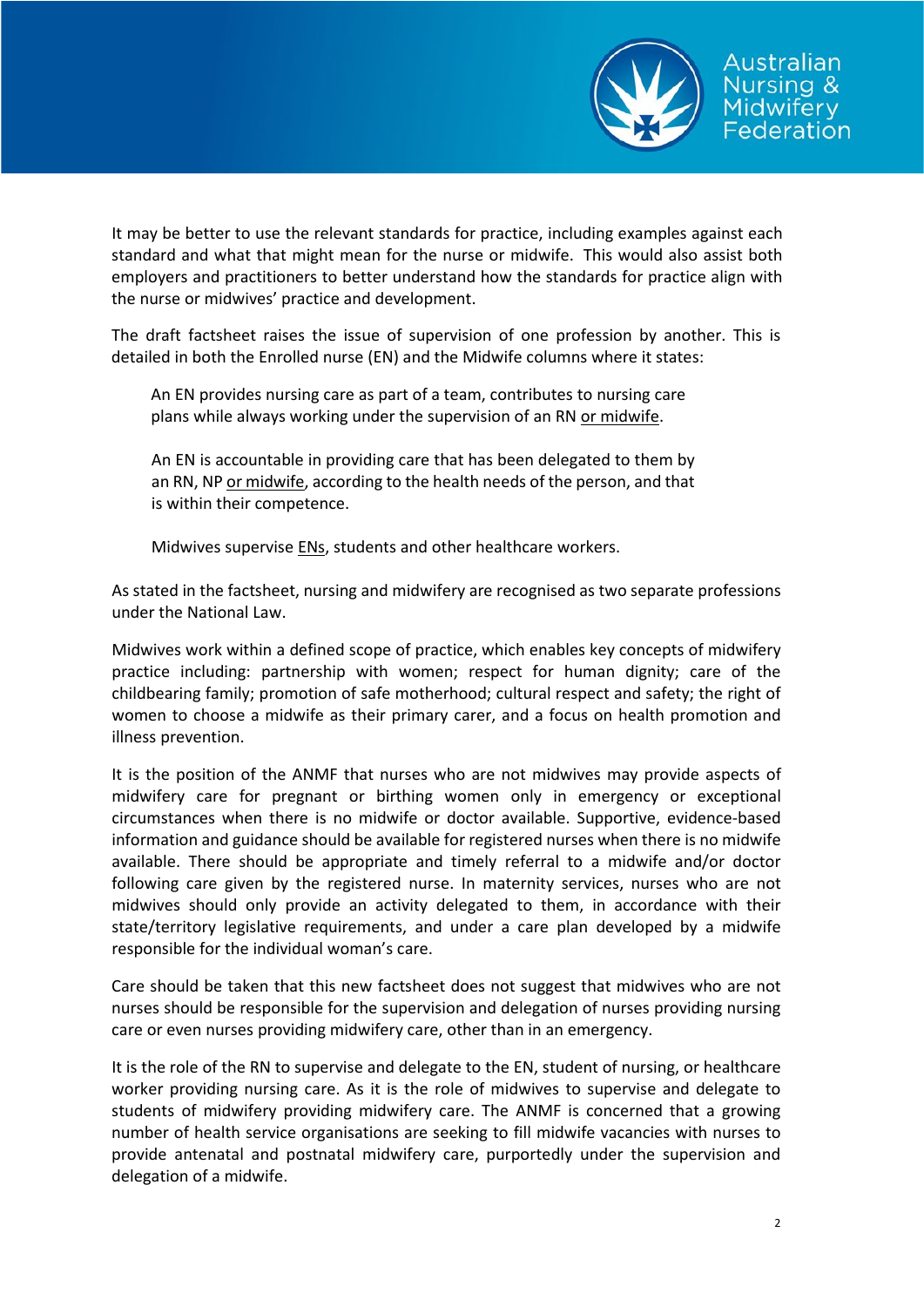

The NMBA Decision-Making Framework (Guide to midwifery practice decisions statement 4), allows for a midwife to delegate an activity that is within a midwifery plan of care to a nurse. Language in the factsheet should be aligned with the DMF.

## **Q2. What have we missed that may be crucial around how these roles differ in the workplace?**

In the current document the lists of typical activities must be viewed as examples only and the statement under 'scope of practice' should be highlighted and explained further.

Nurses, midwives and key stakeholders accessing the factsheet need to be provided with information about the relationship between scope of practice, experience, level of knowledge and context, including geographical location (rural and remote) to ensure understanding that individual scope of practice can develop and change.

It should be emphasised that registered nurses' and nurse practitioners' education aims to facilitate the development and expansion of critical thinking capability and the practitioner's ability to work autonomously as well as part of a team. It should detail that they also engage in learning which provides them with skills and knowledge that are transferrable to many contexts and situations. Using the standards as the framework might work better to emphasise this.

Please find attached the draft factsheet with suggested amendments and additions as tracked changes.

We appreciate the opportunity to participate in the consultation process and provide feedback on behalf of our membership. Should you require further information on this matter, please contact Julianne Bryce, ANMF Senior Federal Professional Officer at [jbryce@anmf.org.au](mailto:jbryce@anmf.org.au) or on 0409 221 699.

Yours sincerely

achot

**Annie Butler** Federal Secretary Australian Nursing and Midwifery Federation

Encl.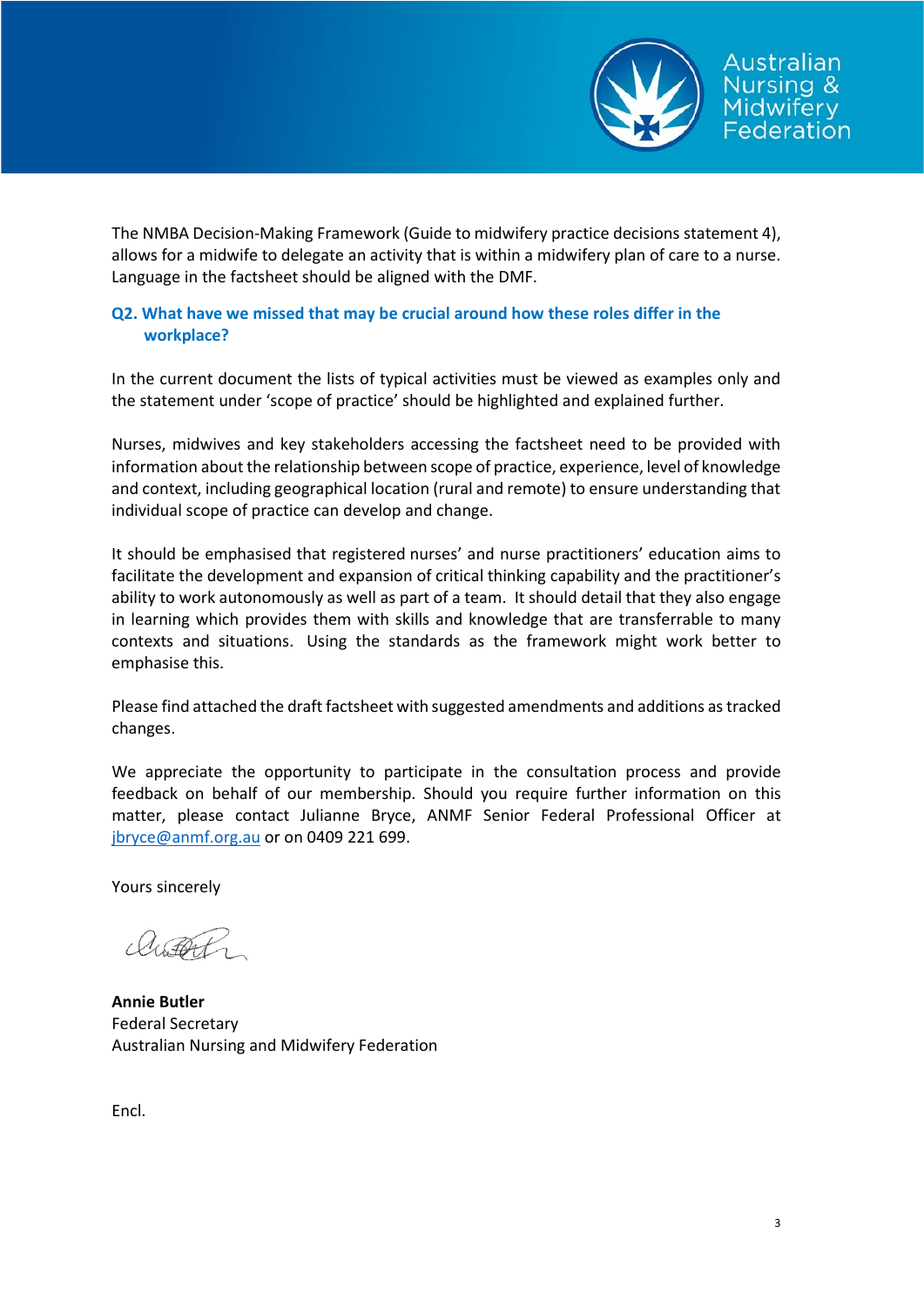

Fact sheet

# heet<br> **ope of practice and candidatives** Scope of practice and capabilities of nurses and midwives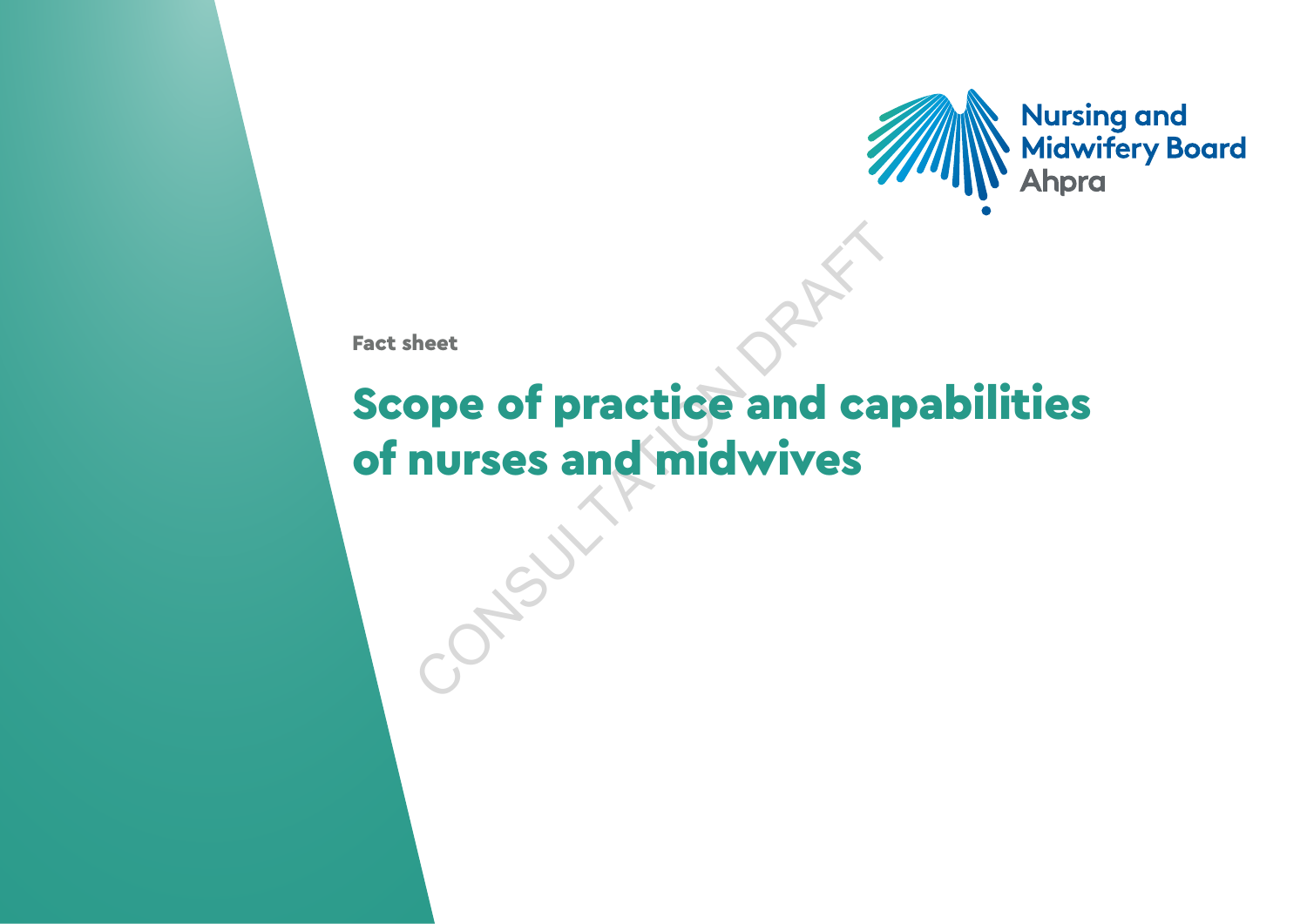# Introduction

The Nursing and Midwifery Board of Australia (NMBA) undertakes functions as set by the Health Practitioner Regulation National Law, as in force in each state and territory (the National Law).

The NMBA regulates the practice of nursing and midwifery in Australia, and one of its key roles is to protect the public. The NMBA does this by developing standards, codes and quidelines which together establish the requirements for the professional and safe practice of nurses and midwives in Australia.

Nursing and midwifery are recognised as two separate professions under the National Law. There are two divisions of nursing, registered nurses and enrolled nurses.

Registered nurse, enrolled nurse, nurse practitioner and midwife are professio**s** pulated by the NMBA, each with different education, knowledge, skills and standards for practice and different responsibilities and activities.

This fact sheet has been developed to inform stakeholders such as employers, private and public health services, and other health practitioners, on the varying roles and scope of practice of each NMBA registrant cohor $\bigcirc$  inployers can use the information when determining which practitioner best suits the needs and requirements of their health service. It can also provide clarity and guidance to the public when receiving care and treatment from a nurse or midwife.

The information in the following table provides a comparison of entry-level nursing and midwifery education and practice. It clarifies the educational outcomes, common activities and fundamental differences of each NMBA registrant group. While the table provides an entry level comparison, throughout their careers nurse and midwives continue to develop their knowledge and skills and expand their scope of practice. The information is a collective synopsis of NMBA regulatory standards, codes and guidelines which can be sourced on the NMBAs website at [www.](http://www.nursingmidwiferyboard.gov.au) [nursingmidwiferyboard.gov.au.](http://www.nursingmidwiferyboard.gov.au)

CONSULTATION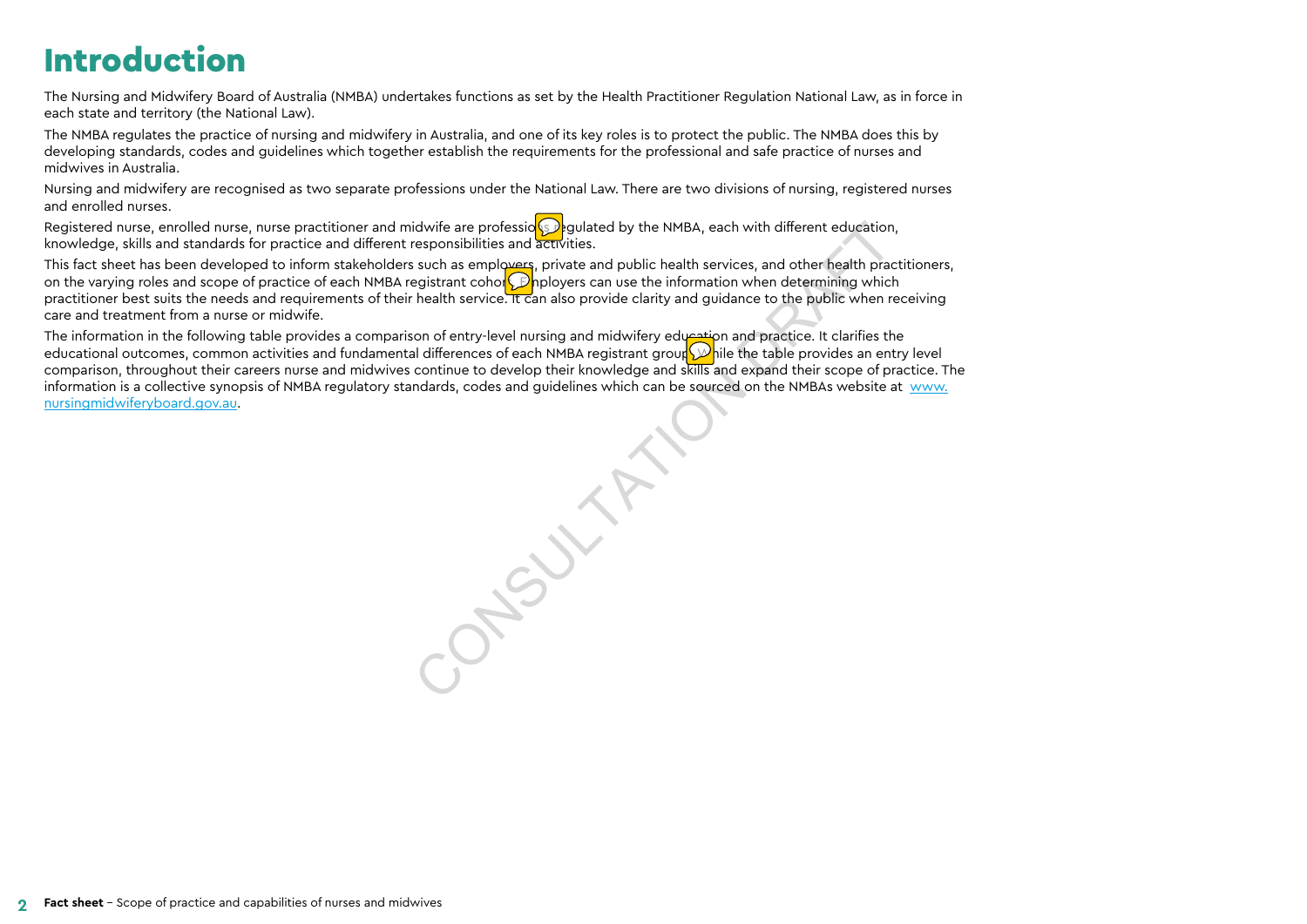# Comparison of entry-level nursing and midwifery education and practice

| <b>Category</b>                                                                                                                                                               | <b>Registered nurse (RN)</b>                                                                                                                                                                                                                                                                                                                                                                                                                                                                                                                                                                                                                                                                                                                                                                                                                                                                                              | <b>Nurse practitioner (NP)</b>                                                                                                                                                                                                                                                                                                                                                                                                                                                   | <b>Enrolled nurse (EN)</b>                                                                                                                                                                                                                                                                                                                                                                                                                                                                                                                               | <b>Midwife</b>                                                                                                                                                                                                                                                                                                                                                                                                                                                                                                                                                                           |  |  |
|-------------------------------------------------------------------------------------------------------------------------------------------------------------------------------|---------------------------------------------------------------------------------------------------------------------------------------------------------------------------------------------------------------------------------------------------------------------------------------------------------------------------------------------------------------------------------------------------------------------------------------------------------------------------------------------------------------------------------------------------------------------------------------------------------------------------------------------------------------------------------------------------------------------------------------------------------------------------------------------------------------------------------------------------------------------------------------------------------------------------|----------------------------------------------------------------------------------------------------------------------------------------------------------------------------------------------------------------------------------------------------------------------------------------------------------------------------------------------------------------------------------------------------------------------------------------------------------------------------------|----------------------------------------------------------------------------------------------------------------------------------------------------------------------------------------------------------------------------------------------------------------------------------------------------------------------------------------------------------------------------------------------------------------------------------------------------------------------------------------------------------------------------------------------------------|------------------------------------------------------------------------------------------------------------------------------------------------------------------------------------------------------------------------------------------------------------------------------------------------------------------------------------------------------------------------------------------------------------------------------------------------------------------------------------------------------------------------------------------------------------------------------------------|--|--|
| Qualification/<br>education entry<br>level and program of<br>study                                                                                                            | Bachelor of nursing (AQF 7)<br>Study duration: Three years full time, tertiary<br>education (university<br>Master's degree (AQF 9)<br>Study duration: Two years or equivalent.<br>Students complete a minimum of 800 hour<br>clinical placement in a variety of settings.<br>only those who are registered with the Nursing<br>and Midwifery Board of Australia can use the title<br>'registered nurse'.<br>Ę                                                                                                                                                                                                                                                                                                                                                                                                                                                                                                             | Holds registration as an RN with<br>and an <b>NP Masters</b> (AQF 9)<br>Study duration: minimum 18<br>months, tertiary education.<br>Students complete a minimum of<br>300 hours of supernumerary clinical<br>practice.<br>Only those who are endorsed as an<br>NP by the Nursing and Midwifery<br>Board of Australia can use the title<br>'nurse practitioner'.<br><b>Broad and extensive</b><br>experience as a RN<br><b>Completes an NMBA</b><br>approved program of<br>study | Diploma of nursing (AQF 5) Study<br>duration: minimum 18 months within<br>the vocational education training<br>(VET) sector, delivered by Registered<br>Training Organisations (RTO).<br>Students complete a minimum of<br>400 hours of clinical placement in a<br>variety of settings.<br>Only those who are registered with<br>the Nursing and Midwifery Board of<br>Australia can use the title 'enrolled<br>nurse'.<br><b>Completes an NMBA</b><br>approved program of<br>study                                                                      | Bachelor of midwifery (AQF 7) - Study<br>duration: Three years full time or<br>Master of midwifery (AQF 9)<br>Study duration: Two years or<br>equivalent, or<br>Graduate diploma of midwifery<br>Post graduate pathway (AQF 8) -<br>for current RNs seeking midwifery<br>registration.<br>Study duration: 12 months<br>Students complete a minimum of 10<br>continuity of care episodes (antenatal,<br>labour and postnatal care) with women<br>and their families<br>Only those who are registered with<br>the Nursing and Midwifery Board of<br>Australia can use the title 'midwife'. |  |  |
| <b>Educational</b><br>outcomes                                                                                                                                                | RNs graduate as generalists with a person-<br>centred approach to practice and an integrated<br>theoretical and practice based knowledge of care<br>across the lifespan and across all body system $\sqrt{\ }$<br>RNs have an in-depth scientific knowledge that<br>includes the administration, supply and quality use<br>of medicine.<br>RNs have foundational skills in communication,<br>relationships and management.                                                                                                                                                                                                                                                                                                                                                                                                                                                                                                | NPs graduate with advanced<br>elinical assessment and diagnostics<br>skills, with a person-centred<br>approach underpinned by clinical<br>research and practice improvement<br>methods.<br>NPs are educated and authorised to<br>prescribe scheduled medicines and<br>order diagnostic investigations.                                                                                                                                                                           | ENs graduate from a competency-<br>based education framework with<br>essential knowledge to manage<br>and complete tasks under the<br>supervision of an RN, NP or midwif $\bigcirc$ hildbearing continuum<br>The supervision can be direct or<br>indirect. <sup>1</sup><br>ENs are educated with the essential<br>knowledge required to effectively<br>complete delegated care, manage<br>tasks <sup>(an)</sup> manage contingencies in<br>the comext of the role.<br>ENs recognise normal and changing<br>health conditions of people in their<br>care. | Midwives graduate with a woman-<br>centred approach to practise and an<br>integrated theoretical and practice<br>based knowledge of care across the<br>Midwives have an in-depth scientific<br>knowledge that includes the<br>administration, supply and quality<br>use of medicine relevant to midwifery<br>practive.                                                                                                                                                                                                                                                                   |  |  |
| Scope of practice                                                                                                                                                             | While the foundational education of RNs, ENs and midwives in Australia captures the full breadth of the scope of the profession at the graduate entry level, the scope<br>of practice of individual practitioners is influenced by the settings in which they practise. This includes the health needs of people, the level of competence and<br>confidence of the nurse and/or midwife and the policy requirements of the service provider.<br>Sometimes a registered practitioner has a type of registration or conditions that limit what they can do. The NMBA publishes a list of nurses and midwives who are<br>registered to practise in Australia. The list is called the 'Register of practitioners <sup>2</sup> '. When a health practitioner's name appears on the list, you know that they are allowed<br>to practise and whether they have any limitations or conditions associated with their registration. |                                                                                                                                                                                                                                                                                                                                                                                                                                                                                  |                                                                                                                                                                                                                                                                                                                                                                                                                                                                                                                                                          |                                                                                                                                                                                                                                                                                                                                                                                                                                                                                                                                                                                          |  |  |
| https://www.nursingmidwiferyboard.gov.au/Codes-Guidelines-Statements/FAQ/Enrolled-nurse-standards-for-practice.aspx<br><sup>2</sup> https://www.nursingmidwiferyboard.gov.au/ |                                                                                                                                                                                                                                                                                                                                                                                                                                                                                                                                                                                                                                                                                                                                                                                                                                                                                                                           |                                                                                                                                                                                                                                                                                                                                                                                                                                                                                  |                                                                                                                                                                                                                                                                                                                                                                                                                                                                                                                                                          |                                                                                                                                                                                                                                                                                                                                                                                                                                                                                                                                                                                          |  |  |

<sup>1</sup> https://www.nursingmidwiferyboard.gov.au/Codes-Guidelines-Statements/FAQ/Enrolled-nurse-standards-for-practice.aspx

**3 Fact sheet** – Scope of practice and capabilities of nurses and midwives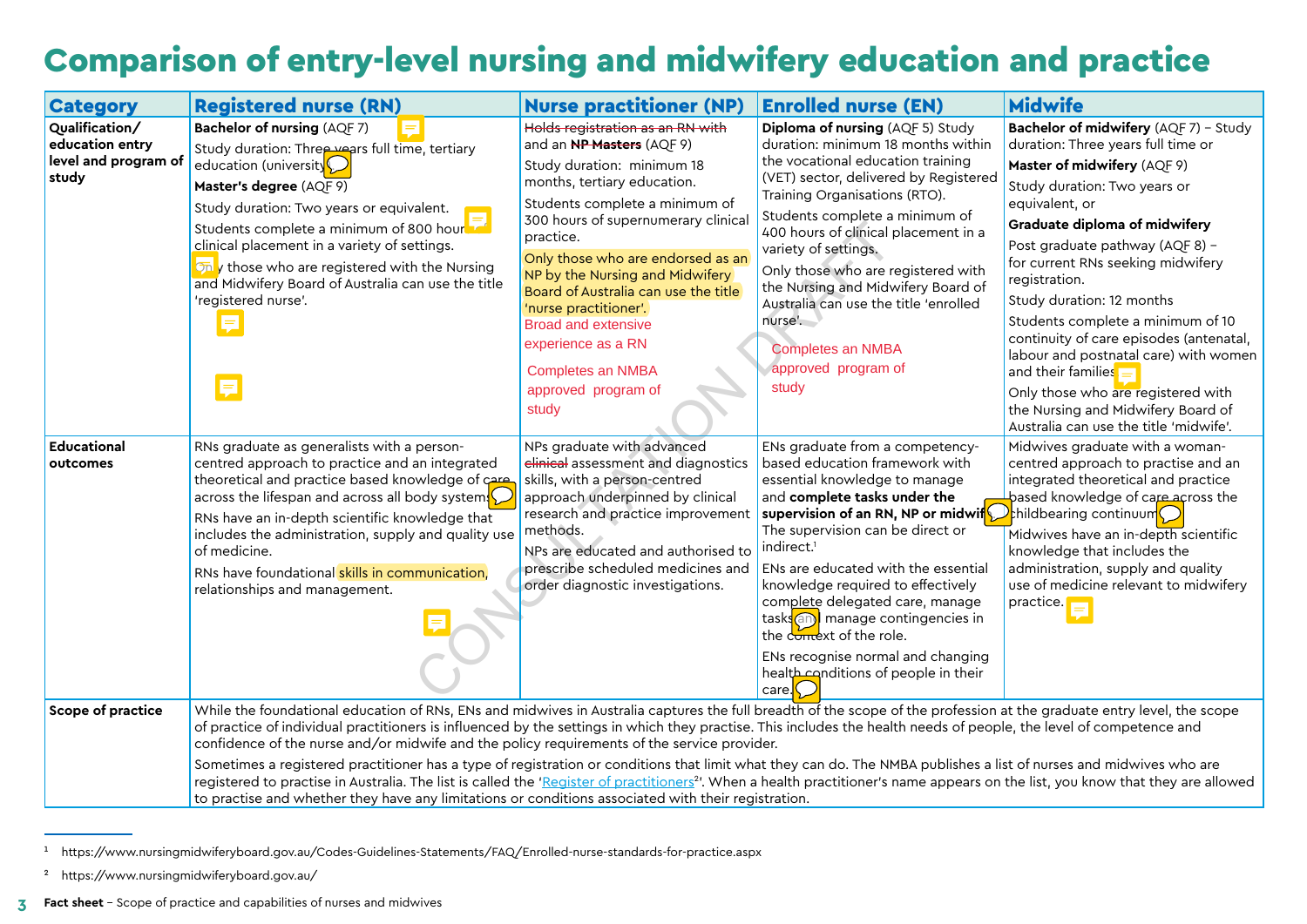| <b>Category</b>                    | <b>Registered nurse (RN)</b>                                                                                                                                                                                                                                                                                                                                                                                                                                                                                                                                                                                                                                                                                                                                                                                                                                                                                                                                                                                                                                                                                                                                                                                                                                                                                                                                                                                                                                                                                                                                                                                                                                                                                                                                                                                                        | <b>Nurse practitioner (NP)</b>                                                                                                                                                                                                                                                                                                                                                                                                                                                                                                                                                                                                                                                                                                                                                                                                                                                                                                                                                                                                                                                                                                                                           | <b>Enrolled nurse (EN)</b>                                                                                                                                                                                                                                                                                                                                                                                                                                                                                                                                                                                                                                                                                                                                                                                                                                                                                                                                                                                                                                                                                                                                                                                                                                                      | <b>Midwife</b>                                                                                                                                                                                                                                                                                                                                                                                                                                                                                                                                                                                                                                                                                                                                                                                                                                                                                                                                                                                                                                                                                                                                                                                                                                                                                                                                                                                                                                                                                                          |
|------------------------------------|-------------------------------------------------------------------------------------------------------------------------------------------------------------------------------------------------------------------------------------------------------------------------------------------------------------------------------------------------------------------------------------------------------------------------------------------------------------------------------------------------------------------------------------------------------------------------------------------------------------------------------------------------------------------------------------------------------------------------------------------------------------------------------------------------------------------------------------------------------------------------------------------------------------------------------------------------------------------------------------------------------------------------------------------------------------------------------------------------------------------------------------------------------------------------------------------------------------------------------------------------------------------------------------------------------------------------------------------------------------------------------------------------------------------------------------------------------------------------------------------------------------------------------------------------------------------------------------------------------------------------------------------------------------------------------------------------------------------------------------------------------------------------------------------------------------------------------------|--------------------------------------------------------------------------------------------------------------------------------------------------------------------------------------------------------------------------------------------------------------------------------------------------------------------------------------------------------------------------------------------------------------------------------------------------------------------------------------------------------------------------------------------------------------------------------------------------------------------------------------------------------------------------------------------------------------------------------------------------------------------------------------------------------------------------------------------------------------------------------------------------------------------------------------------------------------------------------------------------------------------------------------------------------------------------------------------------------------------------------------------------------------------------|---------------------------------------------------------------------------------------------------------------------------------------------------------------------------------------------------------------------------------------------------------------------------------------------------------------------------------------------------------------------------------------------------------------------------------------------------------------------------------------------------------------------------------------------------------------------------------------------------------------------------------------------------------------------------------------------------------------------------------------------------------------------------------------------------------------------------------------------------------------------------------------------------------------------------------------------------------------------------------------------------------------------------------------------------------------------------------------------------------------------------------------------------------------------------------------------------------------------------------------------------------------------------------|-------------------------------------------------------------------------------------------------------------------------------------------------------------------------------------------------------------------------------------------------------------------------------------------------------------------------------------------------------------------------------------------------------------------------------------------------------------------------------------------------------------------------------------------------------------------------------------------------------------------------------------------------------------------------------------------------------------------------------------------------------------------------------------------------------------------------------------------------------------------------------------------------------------------------------------------------------------------------------------------------------------------------------------------------------------------------------------------------------------------------------------------------------------------------------------------------------------------------------------------------------------------------------------------------------------------------------------------------------------------------------------------------------------------------------------------------------------------------------------------------------------------------|
| What do nurses and<br>midwives do? | RNs are accountable for the management of<br>people in their care, the development of care<br>plans and for the coordination of other health<br>workers and resources to provide nursing care.<br>RNs have the knowledge and skills to conduct<br>comprehensive and systematic assessments.<br>RNs provide information and education to enable<br>people to make decisions and take action in<br>relation to their health.<br>RNs supervis $\mathbb{C}$ s, students and other healthcare<br>workers.<br>Typical registered nursing activities inclused<br>responsibility for the assessment, planning<br>and delivery of care to people who have acute<br>and/or chronic health issues<br>to-review and maintain nursing care plans and<br>other health records<br>the ongoing monitoring and evaluation of<br>the nursing care provided and identification<br>where care may need to be escalated or<br>altered due to the changing health of the<br>person<br>assessing and responding to people's health<br>needs and problems<br>performing treatments, commence,<br>administer and monitor medication and IV<br>therapy $\bigcap$<br>interpreting diagnostic test results or reports<br>educating people about their medical<br>conditions and treatment plans, their follow<br>up care, and any referral to specialist services<br>that have been made<br>maintaining a safe, hygienic working<br>environment<br>providing emotional and<br>psychological support to<br>patien <sup>{</sup> ea> d their families<br>supervising nursing students<br>participating in medical procedures as part<br>of a multi-disciplinary team (for example in<br>surgical worlds and operating theatres)<br>working with other health care providers to<br>make sure each individual patient gets care<br>that meets their individual needs | NPs supervise ENs, students and<br>other healthcare workers.<br>Typical nurse practitioner activities<br>include:<br>managing the total holistic care<br>of people<br>to diagnose, prescribe<br>scheduled medicines, refer<br>people to other health<br>practitioners and undertake<br>advanced procedural work<br>to conduct invasive diagnostic<br>tests and assist in major<br>surgical procedures.<br>establishing healthcare delivery<br>for the diagnosis and treatment include:<br>of people of all ages with<br>conditions such as diabetes,<br>infections, injuries and wound<br>care.<br>ordering, performing and<br>interpreting tests such as blood<br>test and x-rays<br>strategic role to improve,<br>manage or prevent health<br><i>issues</i><br>supervising nurse practitioner<br>students<br>providing education<br>exhibiting leadership that<br>supports meeting the need of<br>community health and uses up<br>to date research to provide<br>evidence-based care<br>Policy development<br>Initiation and involvement<br>in quality<br>improvement activities<br>working with communities<br>and specific populations<br>to improve health outcomes | An EN provides nursing care as part<br>of a team, contributes to nursing care<br>plans while always working under the<br>supervision of an RNO midwife.<br>ENs have the knowledge and skills<br>to gather data using observation,<br>interview, physical examination and<br>measurement.<br>An EN is accountable in providing<br>care that has been delegated to<br>them by an RN, NH <sub>22</sub> midwife,<br>according to the health needs of<br>the person, and that is within their<br>competence.<br>Typical enrolled nursing activities<br>providing personal care<br>and hygiene needs such as<br>showering, dressing and<br>assisting with meals.<br>recording and interpreting<br>observations:<br>Temperature, pulse and<br>blood pressure<br>Urinalysis<br>Blood glucose and other<br>tests used in specific areas<br>of practice<br>recognising and reporting<br>changes in patients $\bigodot$ ndition to<br>the RN<br>providing care for those with<br>acute and chronic physical and<br>mental health needs<br>providing basic wound care in<br>line with an agreed plan of care<br>administering and monitoring<br>medicines and intravenous<br>therapy<br>supporting basic nutrition advice<br>and education<br>responds to people's health and<br>care needs | Midwives work in partnership with<br>women<br>Midwives supervise ENs students and<br>other healthcare worke<br>Typical midwifery activities include<br>antenatal care including<br>abdominal palpation, performing<br>clinical observations on mother<br>and unborn baby, reviewing<br>and ordering diagnostic and/<br>or screening tests, and risk<br>assessments from a clinical,<br>health, lifestyle and psychological<br>perspective<br>intrapartum care including<br>monitoring and support of<br>women during labour, monitoring<br>the foetus during labour and<br>medication management<br>birthing or 'delivering' the baby,<br>identifying variances to normal<br>birth, and escalating as necessary<br>to specialist staff<br>to commence, administer and<br>monitor medication and IV therapy<br>within the context of midwifery<br>practice<br>managing the third stage of labour,<br>perineal assessment and suturing<br>and facilitating initial mother and<br>baby interaction including skin to<br>skin and breastfeeding support<br>advising and supporting parents<br>on the daily care of their newborn<br>babies<br>identifying where there may be<br>concerns about the health and<br>wellbeing of the mother and the<br>newborn baby<br>offer breastfeeding and nutritional<br>support<br>helping parents who experience<br>miscarriage, termination, stillbirth<br>and neonatal death<br>may extend to women's health,<br>reproductive and sexual health,<br>and child and family health care. |